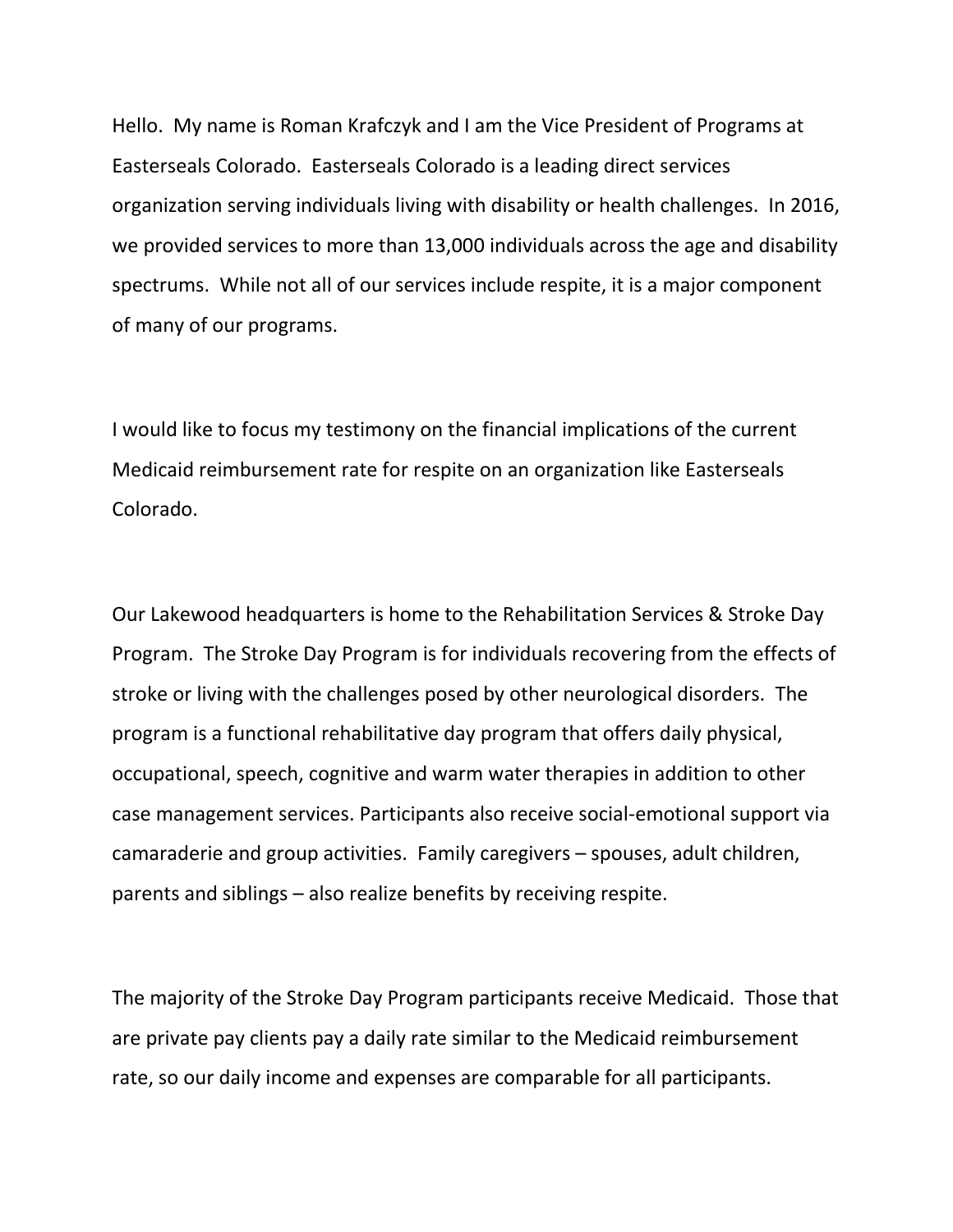Currently, the Stroke Day Program operates at a loss of \$23.37 per client per day. Over the course of a year, that represents a total loss to the organization of \$84,159.

Programs that provide respite can take many different forms. Perhaps our most beloved program is our residential summer camp program at our Rocky Mountain Village facility in Empire. During summer's 16 specialized sessions, 650 campers participate in adaptable that include summer camp classics like catching a trout, performing at the outdoor theater, horseback riding, swimming, and flying over 800 feet on our zip line. While campers experience the joy of summer camp, their families receive the benefit of 6 straight days of respite. For many families this is their only break from care.

On-site nursing and trained staff surmount barriers presented by campers' health, personal and medical needs such as: tube feeding; life-threatening food allergies; oxygen use; assistance with eating; transfers; and/or bathroom support. A high staff to camper ratio is provided to meet each camper's needs. Generally there is a 1:3 staff to camper ratio, however, many campers need and receive 1:1 care. As a result, there is a significant disconnect between cost of providing the program and reimbursement received. Rocky Mountain Village operates at a staggering loss of \$144.43 per camper per day. The total loss for the year is \$252,756.

In contrast, I want to highlight WINGS, our day program for adults with developmental disabilities in Loveland, which has the smallest loss per day per